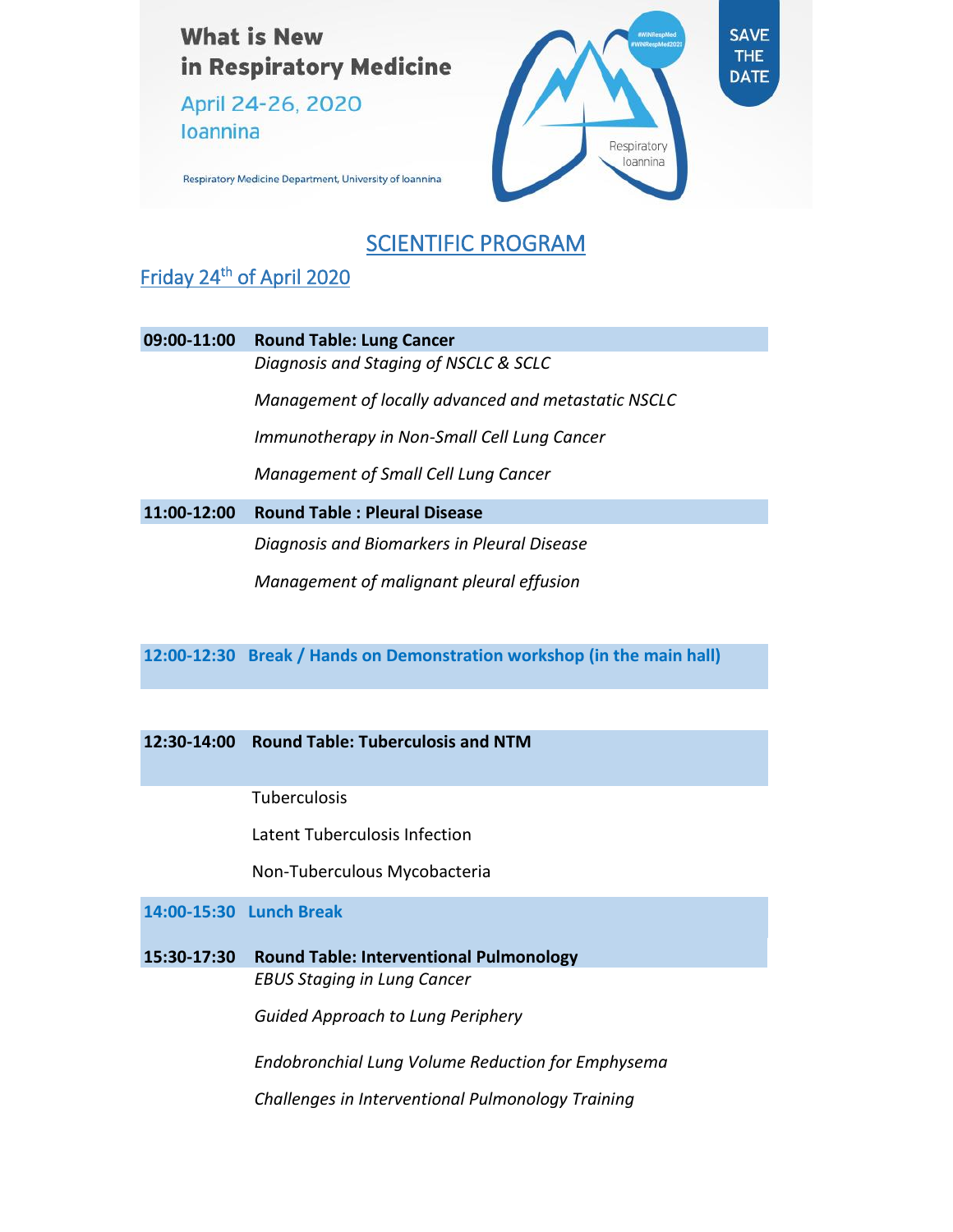

April 24-26, 2020 **Ioannina** 



Respiratory Medicine Department, University of Ioannina

**17:30-18:00 Break / Hands on Demonstration workshop (in the main hall)**

#### **18:00-19:30 Round Table: Pulmonary Vascular Disease**

*Pulmonary Embolism Diagnosis and Assessment*

*Pulmonary Embolism Management*

*Pulmonary Arterial Hypertension*

**19:30-20:30 Opening Ceremony & Keynote Lecture** *Opening Remarks Shaping the Future of Respiratory Medicine through Major Societies and Collaborations*

## Saturday, 25th of April

| 09:00-11:00 | <b>Round Table: Respiratory Infections</b>                             |
|-------------|------------------------------------------------------------------------|
|             | <b>Community Acquired Pneumonia</b>                                    |
|             | Novel Coronavirus-Infected Pneumonia                                   |
|             | Non-Cystic Fibrosis Bronchiectasis                                     |
|             | <b>Adult Cystic Fibrosis</b>                                           |
|             |                                                                        |
|             | 11:00-11:30 Break / Hands on Demonstration workshop (in the main hall) |

**11:30-13:30 Round Table: Interstitial Lung Disease**

*Idiopathic Pulmonary Fibrosis*

*Sarcoidosis*

*Rare Parenchymal Lung Diseases*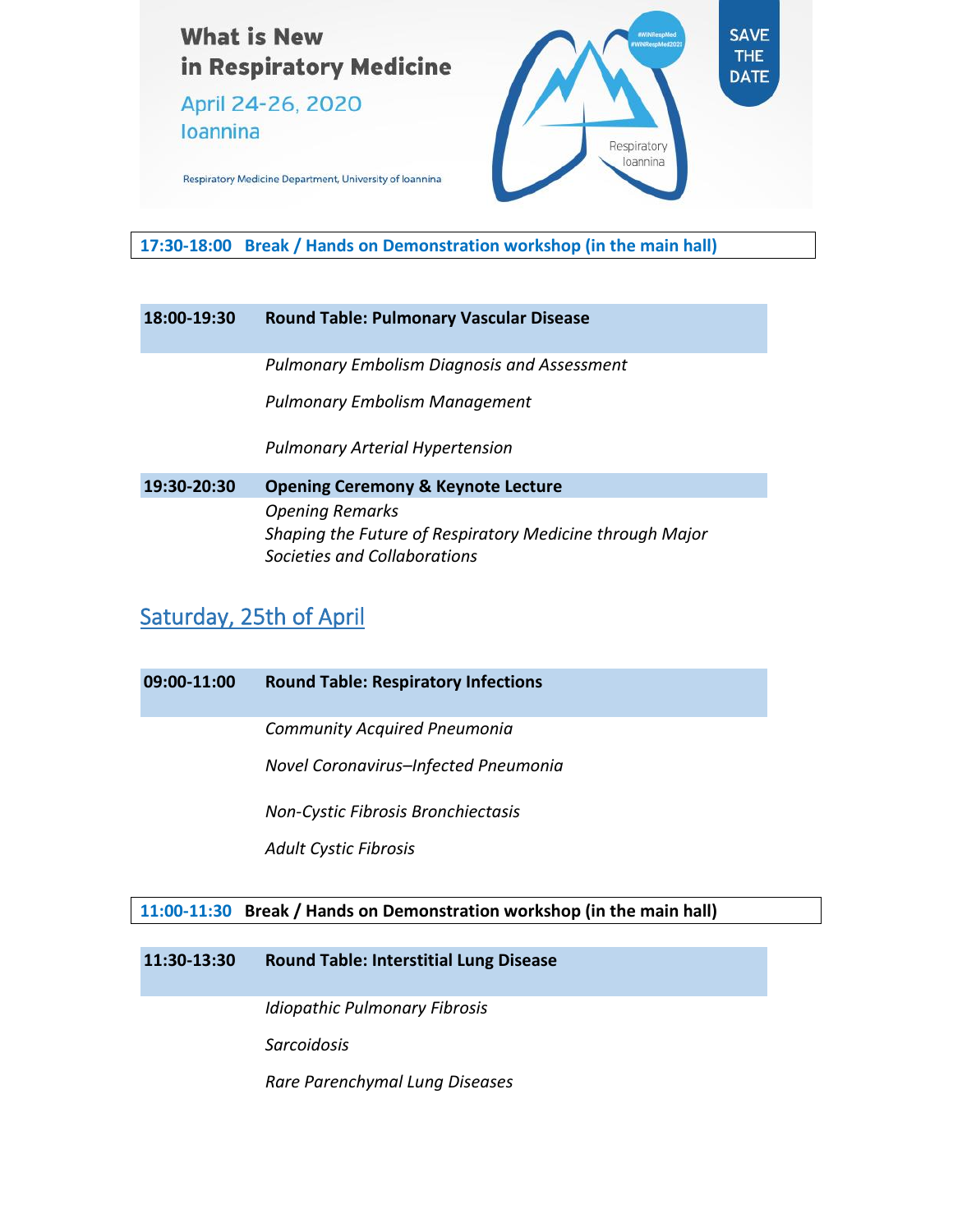

*NIV in Acute Hypercapnic Respiratory Failure*

*NIV in Chronic Care*

**14:30-15:30 Lunch Break**

**15:30- 17:00 Round Table: Challenging Clinical Problems**

*Vaping-Associated Pulmonary Illness*

*Chronic Cough*

*Lung Transplantation*

#### **17:00-17:30 Break / Hands on Demonstration workshop (in the main hall)**

#### **17:30-19:30 Round Table: Asthma**

*Asthma Diagnosis and Monitoring*

*Severe asthma management*

*Allergic rhinitis and upper airways disease*

*T2-low asthma*

#### **19:30-20:30 Keynote Lectures**

Artificial Intelligence in asthma and COPD

*What is New in the Blue (Journal)*

#### **21:00 Dinner**